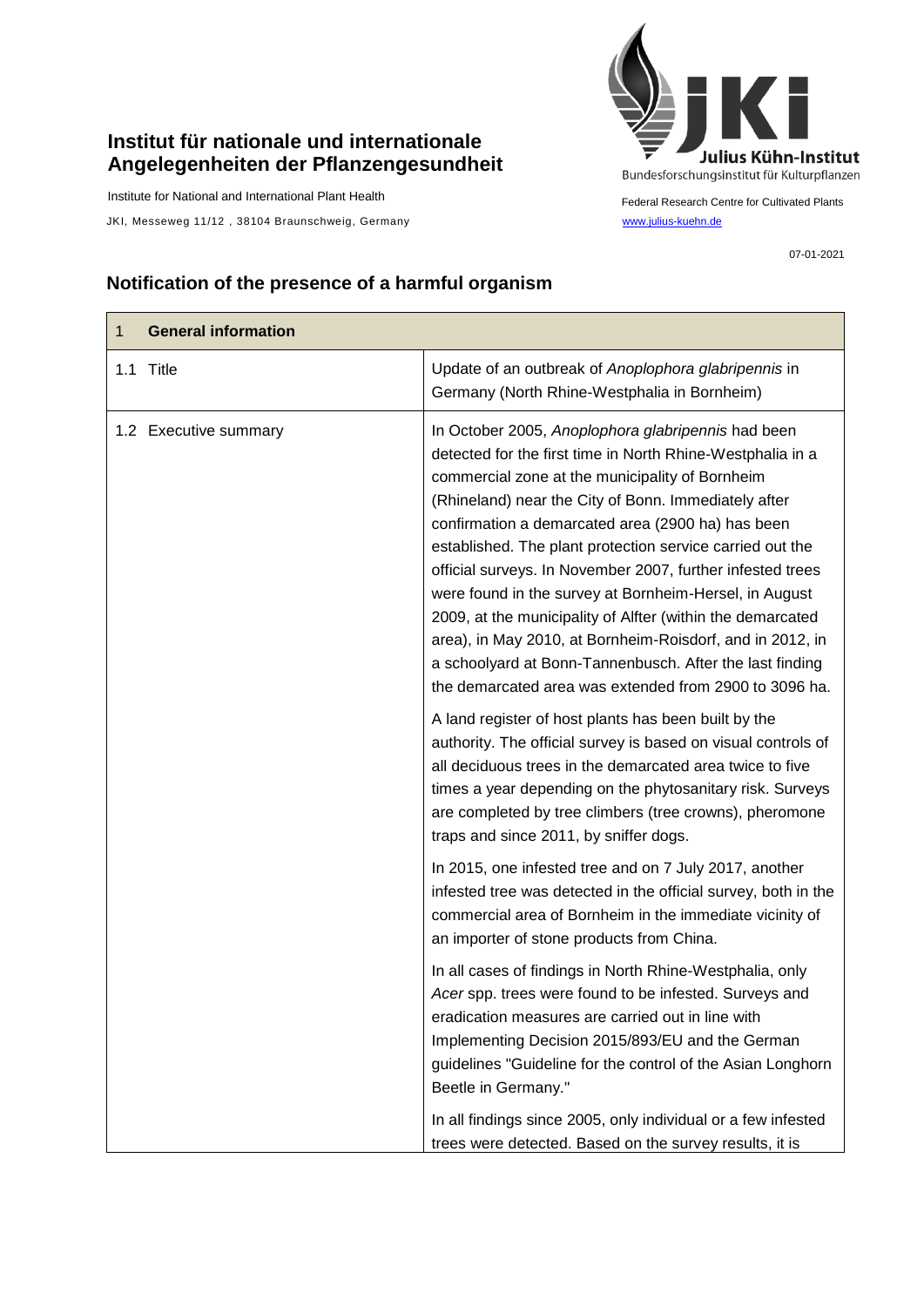|     |                                                                                                                                       | expected that eradication of Anoplophora glabripennis in<br>the demarcated area could be achieved in the near future.                                                                                                                                                                                |  |
|-----|---------------------------------------------------------------------------------------------------------------------------------------|------------------------------------------------------------------------------------------------------------------------------------------------------------------------------------------------------------------------------------------------------------------------------------------------------|--|
| 2   | Information concerning the single authority and responsible persons                                                                   |                                                                                                                                                                                                                                                                                                      |  |
| 2.1 | Notification from                                                                                                                     | Julius Kühn-Institut (JKI),<br>Institute for National and International Plant Health,<br>Germany                                                                                                                                                                                                     |  |
|     | 2.2 Official contact:                                                                                                                 | Katrin Kaminski,<br>Tel: +49(0)531 299 3378, outbreaks@julius-kuehn.de                                                                                                                                                                                                                               |  |
| 3   | <b>Location</b>                                                                                                                       |                                                                                                                                                                                                                                                                                                      |  |
|     | 3.1 Location                                                                                                                          | North Rhine-Westphalia in Bornheim                                                                                                                                                                                                                                                                   |  |
| 4   | Reason of the notification and the pest status                                                                                        |                                                                                                                                                                                                                                                                                                      |  |
| 4.1 | First finding in Germany or in the area                                                                                               | Confirmed appearance of the harmful organism in part of<br>the territory of Germany, in which its presence was<br>previously unknown.                                                                                                                                                                |  |
|     | 4.2 Pest status of the area where the<br>harmful organism has been found<br>present, after the official confirmation.                 | Present: under eradication                                                                                                                                                                                                                                                                           |  |
|     | 4.3 Pest status in Germany before the<br>official confirmation of the presence, or<br>suspected presence, of the harmful<br>organism. | Transient, actionable, under eradication                                                                                                                                                                                                                                                             |  |
|     | 4.4 Pest status in Germany after the<br>official confirmation of the presence of<br>the harmful organism.                             | Transient, actionable, under eradication                                                                                                                                                                                                                                                             |  |
| 5   | Finding, sampling, testing and confirmation of the harmful organism                                                                   |                                                                                                                                                                                                                                                                                                      |  |
| 5.1 | How the presence or appearance of<br>the harmful organism was found.                                                                  | Information submitted by professional operators,<br>laboratories or other persons.                                                                                                                                                                                                                   |  |
|     |                                                                                                                                       | The center of the infested area is a commercial zone. The<br>first finding was in the immediate vicinity of an importer of<br>stone products from China who imports via Rotterdam.                                                                                                                   |  |
|     | 5.2 Date of finding:                                                                                                                  | 29-09-2005                                                                                                                                                                                                                                                                                           |  |
|     | 5.3 Sampling for laboratory analysis.                                                                                                 | Date of sampling: 29-09-2005                                                                                                                                                                                                                                                                         |  |
|     |                                                                                                                                       | Samples were taken from suspicious trees. If available,<br>larvae, pupae and adult beetles were taken for laboratory<br>analysis. Microscopic analysis of the larvae and beetles<br>were carried out in the Diagnostic Division of the Plant<br>Protection Service of the Agricultural Chamber North |  |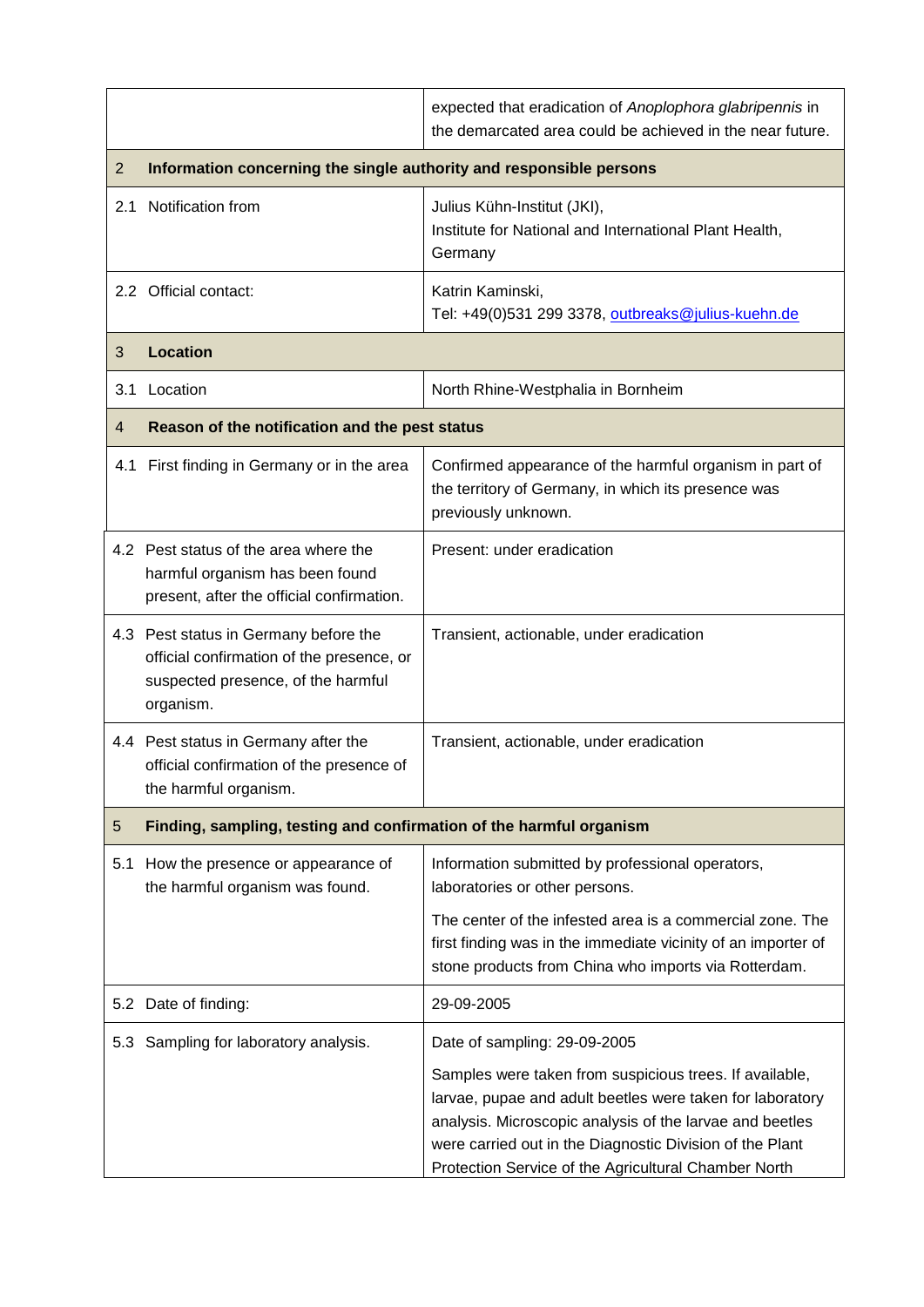|     |                                                                          | Rhine-Westphalia in Bonn and PCR analysis took place in<br>the Federal Forest Office in Vienna, Austria, and<br>entomological diagnosis by laboratory of plant protection<br>service North Rhine-Westphalia. Since 2012, PCR<br>analysis for ALB is carried out in the laboratory of the Plant<br>Health Authority of North Rhine-Westphalia.                                                                                                                                                                             |
|-----|--------------------------------------------------------------------------|---------------------------------------------------------------------------------------------------------------------------------------------------------------------------------------------------------------------------------------------------------------------------------------------------------------------------------------------------------------------------------------------------------------------------------------------------------------------------------------------------------------------------|
|     | 5.4 Name and address of the Laboratory                                   | Department of Forest Protection<br>Seckendorff-Gudent-Weg 8<br><b>1131 Wien</b><br>Austria                                                                                                                                                                                                                                                                                                                                                                                                                                |
|     |                                                                          | Landwirtschaftskammer Nordrhein-Westfalen<br>Pflanzenschutzdienst<br>Siebengebirgsstr. 200<br>53229 Bonn<br>Germany                                                                                                                                                                                                                                                                                                                                                                                                       |
| 5.5 | Diagnostic method                                                        | According to peer reviewed protocols                                                                                                                                                                                                                                                                                                                                                                                                                                                                                      |
|     | 5.6 Date of official confirmation of the<br>harmful organism's identity. | 06-10-2005                                                                                                                                                                                                                                                                                                                                                                                                                                                                                                                |
| 6   | Infested area, and the severity and source of the outbreak in that area  |                                                                                                                                                                                                                                                                                                                                                                                                                                                                                                                           |
| 6.1 | Characteristics of the infested area<br>and its vicinity.                | Open air - public sites                                                                                                                                                                                                                                                                                                                                                                                                                                                                                                   |
|     |                                                                          | Plant already planted, not to be reproduced or moved                                                                                                                                                                                                                                                                                                                                                                                                                                                                      |
|     | 6.2 Host plants in the infested area and its<br>vicinity                 | Acer spp.                                                                                                                                                                                                                                                                                                                                                                                                                                                                                                                 |
|     | 6.3 Infested plant(s), plant product(s) and<br>other object(s).          | Acer spp. (42 pce.)                                                                                                                                                                                                                                                                                                                                                                                                                                                                                                       |
|     |                                                                          | In the period 2005 to 2017, 42 infested trees have been<br>detected in the demarcated area. In the same period, 1432<br>trees have been destroyed precautionary.                                                                                                                                                                                                                                                                                                                                                          |
|     | 6.4 Severity of the outbreak.                                            | The plant protection service is not expecting the<br>establishment and spread of the pest because of the<br>structure of the demarcated area that is characterized by<br>commercial zones and housing areas with little tree<br>population, large horticultural production sites (fields for<br>production of fresh vegetables and herbaceous<br>ornamental plants). Therefore, the success of the intensive<br>eradication program is expected. No further infestation<br>could be detected within the last three years. |
| 6.5 | Source of the outbreak                                                   | The source of the first infection in 2005 was probably an<br>introduction with wooden packing material from China. The<br>introduction, however, could not be associated directly<br>with a consignment. ALB has only been found in trees in                                                                                                                                                                                                                                                                              |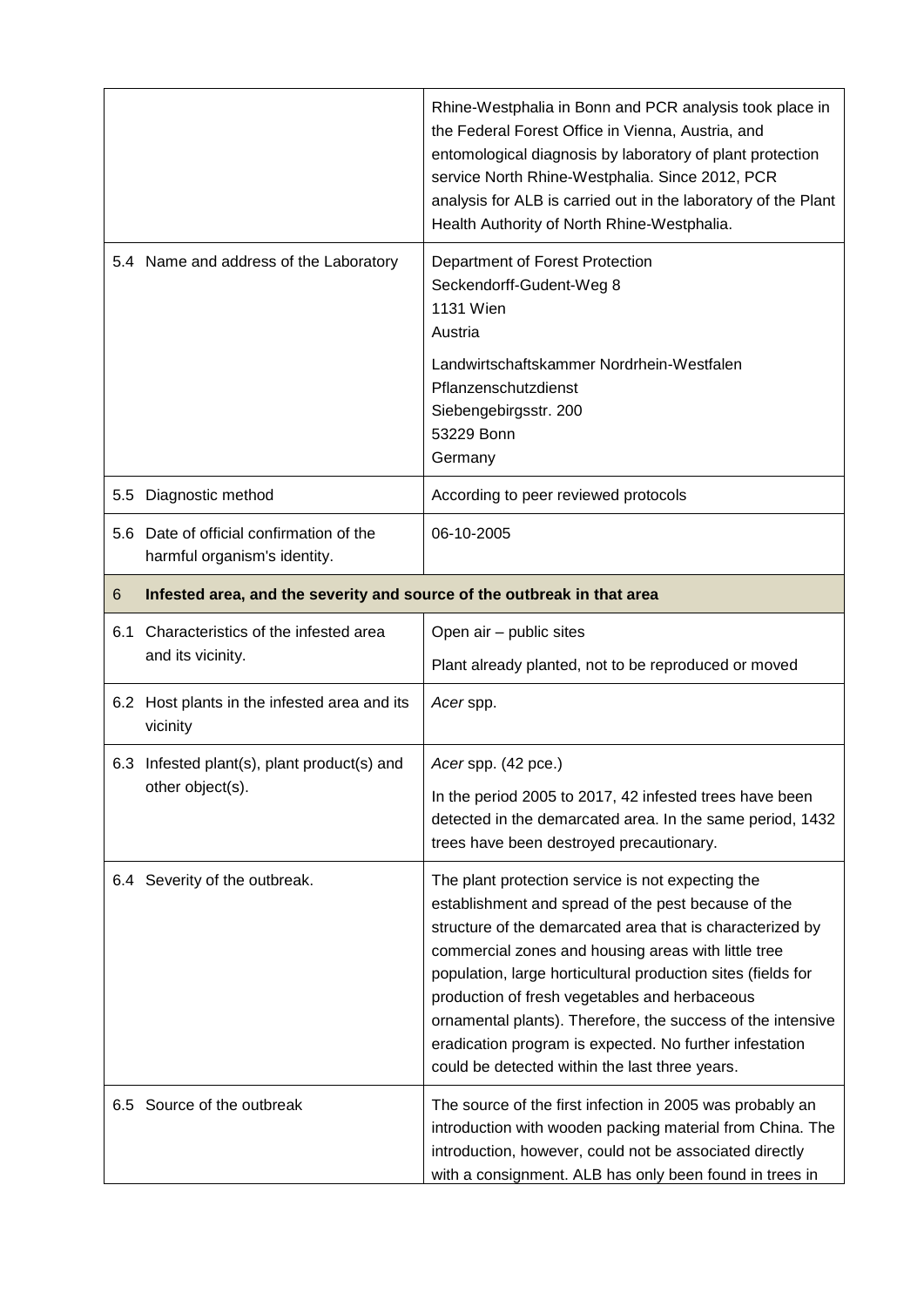|     |                                                                 | the immediate surroundings of an importer of stones from<br>China and not in the packing material. The company was<br>not registered at this time.                                                                                                                                                                                                                                                                                                                                                                                                                                                                                                                                                                                                                                                                                                                                                                                                                                                                                                                                                                                                                                                                                   |
|-----|-----------------------------------------------------------------|--------------------------------------------------------------------------------------------------------------------------------------------------------------------------------------------------------------------------------------------------------------------------------------------------------------------------------------------------------------------------------------------------------------------------------------------------------------------------------------------------------------------------------------------------------------------------------------------------------------------------------------------------------------------------------------------------------------------------------------------------------------------------------------------------------------------------------------------------------------------------------------------------------------------------------------------------------------------------------------------------------------------------------------------------------------------------------------------------------------------------------------------------------------------------------------------------------------------------------------|
| 7   | <b>Official phytosanitary measures</b>                          |                                                                                                                                                                                                                                                                                                                                                                                                                                                                                                                                                                                                                                                                                                                                                                                                                                                                                                                                                                                                                                                                                                                                                                                                                                      |
| 7.1 | Adoption of official phytosanitary<br>measures.                 | Those measures are taken inside the demarcated area<br>- Establishment of a demarcated area in the surrounding<br>of 2 km round the infested trees, in total 2900 ha firstly,<br>then extended to 3096 ha.                                                                                                                                                                                                                                                                                                                                                                                                                                                                                                                                                                                                                                                                                                                                                                                                                                                                                                                                                                                                                           |
|     |                                                                 | - Intensive surveys in the demarcated area started<br>immediately after the confirmation of ALB. The plant<br>protection service inspects the deciduous trees every 3-4<br>weeks. Inspections are carried out from the ground level<br>(also with binoculars) or in cases of suspicion with the help<br>of hydraulic work platforms. Larger and particularly<br>endangered trees are climbed and checked by tree<br>climbers. Since May 2011, specially trained ALB sniffing<br>dogs were used. The entire demarcated area is inspected<br>according to the requirements of the "Guideline for the<br>control of the Asian Longhorn Beetle in Germany".<br>Inspections are carried out during the vegetation period<br>from April until October by regular inspections of the trees<br>for infestation signs and during the period of dormancy<br>from November until March twice.                                                                                                                                                                                                                                                                                                                                                   |
|     | 7.2 Date of adoption of the official<br>phytosanitary measures. | 12-10-2005<br>In 2005, ALB was found for the first time at this location in<br>a street of the industrial estate of the city of Bornheim<br>adjacent to an importer of stones and pottery from China.<br>In 2006, in the street of the industrial area (500 m radius<br>zone around the infested site) another infested Acer was<br>found with larvae activity (wood chips) in the survey. In<br>November 2007, an infestation of ALB was found in<br>Bornheim Hersel. In the year 2009, an outbreak in the<br>neighboring community of Alfter was found and the<br>demarcated area was extended to the current 3096 ha<br>(attached map). In early May 2010, phytosanitary<br>inspectors found two other infested Acer during their<br>controls close to the first infested site of 2005 (Chinese<br>stone trade). Also in early May 2010, infestation signs<br>(holes) of ALB were discovered in Acer on former nursery<br>site (no longer used) in 500 m distance from the first<br>infestation of 2005 (stone trade). In July 2010, the<br>inspectors found 3 A. platanoides with ALB larvae activity<br>in the immediate vicinity of the Alfter site of 2009. The<br>trees were uprooted and destroyed. In 2012, three infested |